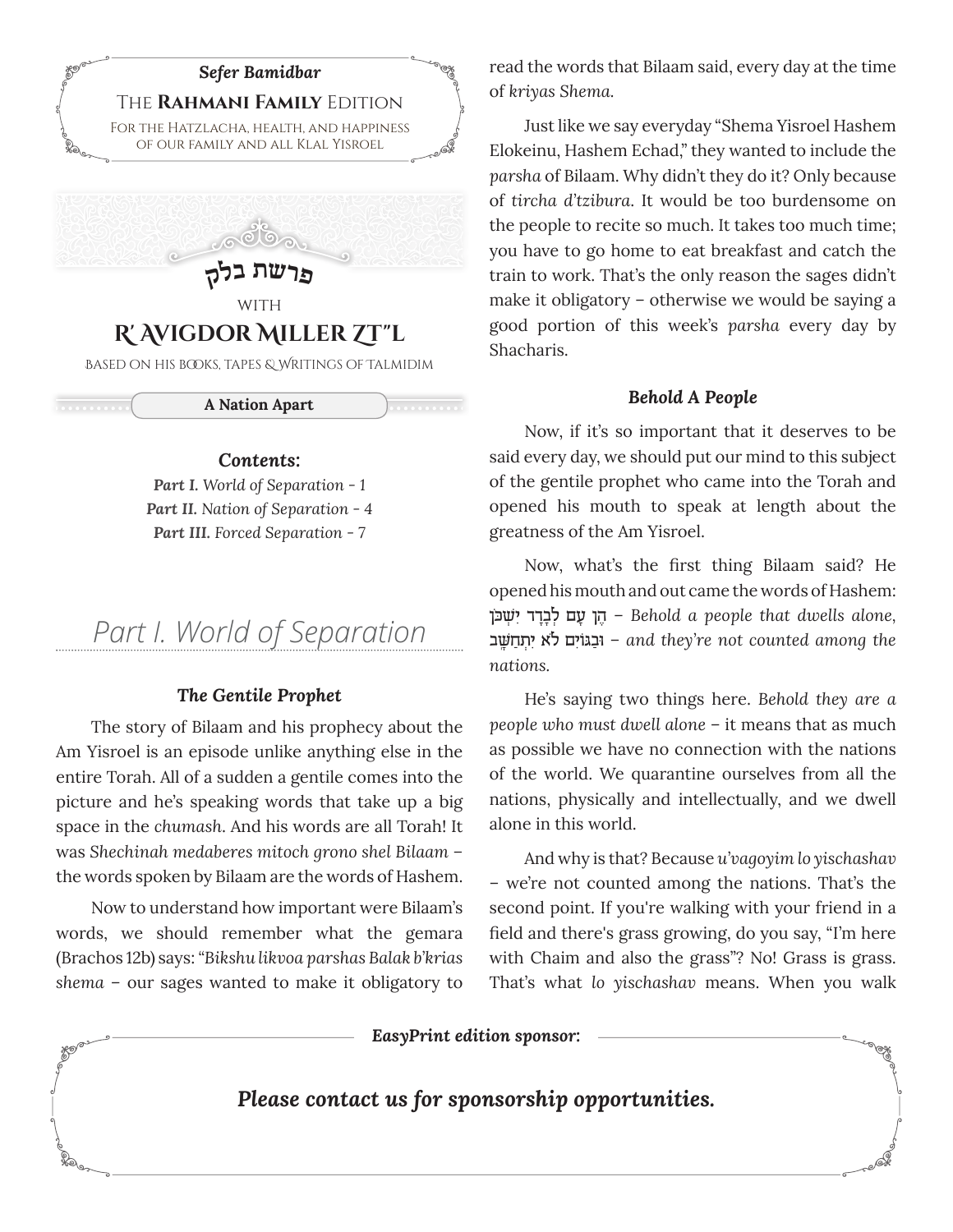among the *goyim* on the street – you're walking on 5th Avenue at 5:00 when all the office buildings are emptying out; there are thousands of people walking on the street – you're the only one that's walking there. All the rest are *kechatzir hasadeh,* like grass growing in the fields (Yeshayah 40:6).

# *A Universe of Difference*

Now if you're a real American and you're saturated with ideas of democracy and equality and pluralism, so you think, "Well, we have to recognize that all human beings are equally important. Certainly we're a good nation, but you cannot downplay the other people. It's selfish and chauvinistic." If that's your reaction, it means you don't begin to know the ABC's of Judaism!

Of course, *goyim* shouldn't hear this. "Ethnocentricity", they'll call it. What can we do, however? We can't go against the Torah. Of course, we're not going to take out ads and publicize it in the gentile newspapers, but it's in the Bible anyhow; it's in the *chumash!* And it's there because Hakodosh Boruch Hu wants us to know this always; the same way you know Shema Yisroel Hashem Elokeinu Hashem Echad, we also know *u'vagoyim lo yischashav,* that we're not counted among the nations.

Now I know it's not easy because you might think that outside other people look like you; in Bensonhurst people look like you. In Germany, people look like you. But don't make any mistake – you have to look with Torah eyes and not be fooled by superficialities. You know, if you go to the zoo you'll see behind the glass, in the monkey cages, they look something like you too. The gorilla can sit there on his rock and he's looking at you. An interesting little face. Almost like a human face. Don't make any mistake. A monkey is not a human being! There's a universe of difference between them.

And so, just as there is a great difference between a monkey and a man although they look alike, so between all the nations of the world and Am Yisroel, there's a world of difference! And I don't care how much people will try to negate this; they are

accustomed to modern ideology but we're talking Torah now and in Torah the comparison between Am Yisroel and the *umos ha'olam* is not less than the comparison between a gentile and the monkey behind the bars. The gentile is a world apart from the monkey. But the Jew is a world apart from him! That's what it means *u'vagoyim lo yischashav.*

# *Like Night and Day*

The truth is that what we're saying here, you say it yourself every week: תַּמַּבְדִּיל **בֵּין אוֹר לְחֹשֶׁ**ךְ ל who separates between light and darkness, בין ישׂראל מיםƒּ עַלָ – *He also separates between Yisroel and the nations*. It means, the difference is like night and day.

Now pay attention to the parallelism. Light, daytime is one thing. Nighttime is something else. You can't compare them - they're polar opposites. Daytime, the sun is shining; you can see everything. Nighttime is dark, it's black. Yisroel and the *amim* are just as far apart as nighttime and daytime.

An Italian, let's say he's a decent Italian – not a criminal like our Governor but even a good moral Italian – you have to know that he looks like you, but really there's a very great difference between an Italian and *lehavdil,* a Jew. A tremendous difference! A world of difference!

# *Nature's Secrets*

Now, in order to impress upon us this fundamental teaching of *havdalah,* Hakodosh Boruch Hu implanted into His *briyah* this principle. It's an overwhelming fact of creation, a thread that runs through everything.

When we learn *chumash,* in the very first chapter of *Bereishis,* we're confronted immediately with a spectacular phenomenon. עֵץ פִּרִי עֹשֶׂה פִּרִי לִמְינוֹ (Bereishis 1:11), "Trees that produce *according to its kind"*.

We're in a hurry – it was just Simchas Torah and we didn't even have time to look over the *sedrah* properly and the *ba'al koreh* is rushing through the *sedrah* quickly. It's a pity we miss that part. *Lemino!*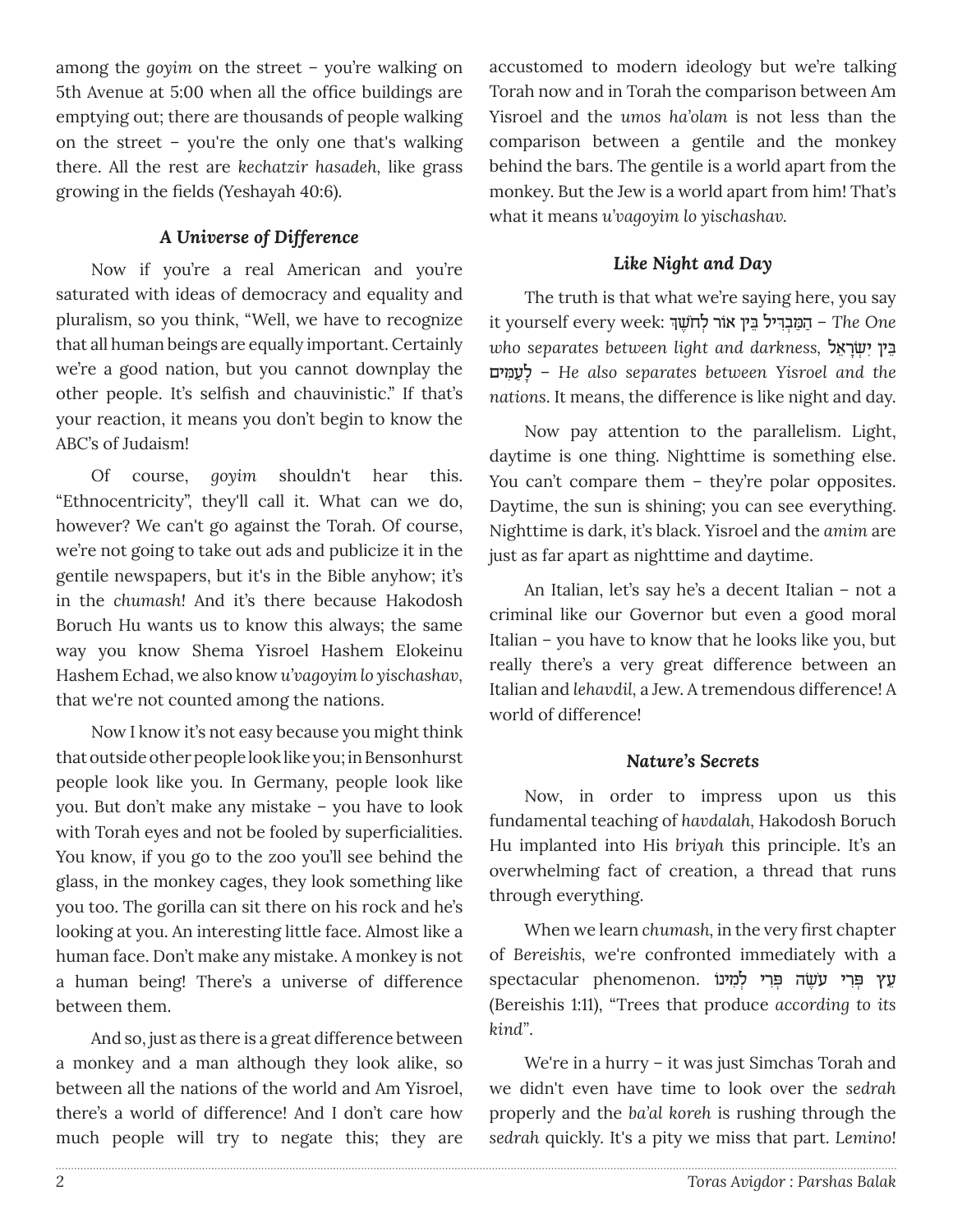Again and again that word is repeated. Ten times! תּוֹצֵא הָאָרֶץ נֶפֶּשׁ חַיָּה לְמִינָה, according to its species (i*bid.* 1:24). Over and over it is repeated in that *parsha*; every animal, every plant, *lemineihu* – according to its own classification. That's the will of Hashem, that there should be clear demarcations in the *briyah.*

### *Ants and Rats*

Anyone who takes a little bit of time to study the world around him will be able to tell you that among the most notable and pervasive phenomena in creation is the segregation of the species. The *yad Hashem* has put an instinct into every kind of living creature – whether it's insects or birds or mammals or reptiles or fish – that they feel an aloofness from other species; they detest one another. And not only will they not propagate from a different kind but they won't even attempt to do so; they don't evince even an interest in the other kind. In general a male of one species will ignore a female of another species, unless of course he considers her a candidate for breakfast.

Not only will different species not mate with each other but even two kinds of one species won't be interested in a *shidduch*. Here you have two kinds of ants; they won't propagate from each other. Hakodosh Boruch Hu put into their makeup certain instincts and certain chemical reactions that make them distasteful to each other. From their glands they give forth certain chemicals, pheromones, that to their own kind smell sweet but to another kind of ant are foul and nauseating. It's a remarkable thing. The same chemical is attractive to its own kind and it's repulsive to the other kind.

Here you have two rat species; in one, the female has three teats and in another she has four teats but they're both rats. And now there's a male Romeo rat of the three teat variety and he's cruising around in the sewer looking for romance and he meets up with a female, only that she has four teats. It doesn't even enter his mind to look twice! He has such instincts implanted in him that he turns away in disgust. He is so constructed by the Borei that he has no interest at all!

# *Wonders of The Designer*

And it's that way all across creation. From the birds in the mountains to lizards in the swamp. Wherever you look, you see no exception to this. Even fish! There are trillions of fish wandering in the depths of the dark sea — some of them dwell near the bottom of the abyss where it's always dark – and still they never make any errors. They fertilize only the eggs of their own kind.

Now, let us not be so blinded by habit that we overlook this miracle. If it was an accident that happened during the time of development as the academicians claim, then an accident could happen maybe once. The truth is that it would be a strain on our credulity to believe that it happened even once. That requires so many adjustments in the nerves, in the secretions, and in the instincts that it is absolutely ludicrous to say it could happen by accident. To say that it happened in ten cases by accident is more than ludicrous – it's insanity. And to say that it happened in every single species in the universe is just gibberish. It's plain foolishness for anybody to think that such a thing is not an open demonstration of design by the Great Designer.

And so we see clearly that the general plan of Hashem in creation is the phenomenon of *havdalah,*  separation. He gives the different species an instinctive drive to keep separate. And we shouldn't disdain that plan of Hashem. When we see how Hashem maintains the distinction between those whom He wishes to keep separate we have to say *mah rabu ma'asecha Hashem meod amku machshevosecha –* How deep are Your plans Hashem.

# *Science of Race*

But we'll take it a step further now – we'll see how deep this plan really is. Because we see that this principle of separation applies to human beings too. It's an error to think that some people are black by accident. I'm not going to be prejudiced but I'm not going to be a liberal either. We'll just look at it scientifically *al pi haemes.* When people were made black, it's as clear as day that the purpose was to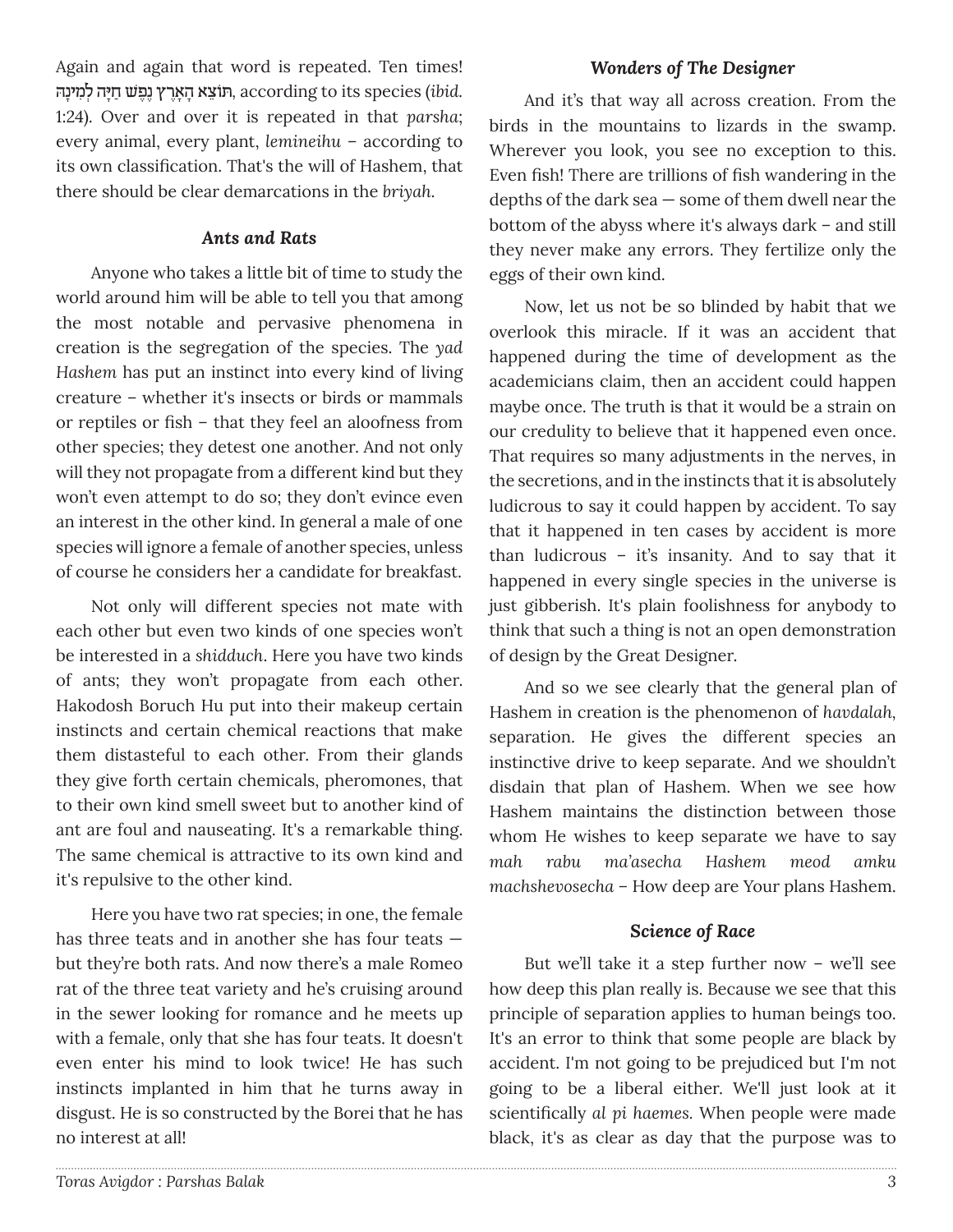segregate the blacks that they shouldn't marry with people of other races. This has nothing to do with one race being better than another – I'm not talking about that at all. But it's clear as day that Hakodosh Boruch Hu is favorable to *havdalah.* He has demonstrated that clearly in His creations.

Now, if you didn't know about Hakodosh Boruch Hu then everything is an accident but when we study the wonders whereby Hakodosh Boruch Hu separates all the species of nature, we can understand quite clearly that He is intending to separate the races of mankind. After the races of man were differentiated, blacks forever beget black progeny, the yellow races invariably have yellow offspring, and even the subdivisions such as the Mongolians and Indians continue to maintain their particular characteristics forever. *Lemineihu* - according to its kind.

Hashem implanted it in nature – once something is a separate classification it's inherent in the *briyah* to remain aloof and to maintain the separation. And that means that the *havdalah bein Yisroel la'amim,* the lesson of *am levadad yishkon* that Bilaam taught us in this week's *parsha,* is part of the plan of creation and it is maintained forever by Hakodosh Boruch Hu.

*Part II. Nation of Separation*

# *Studying History*

Now, once we have established Hakodosh Boruch Hu's desire for *havdalah* wherever we look in the *briyah*, we can take it a step further and see that same hand of Hashem in history too. Hakodosh Boruch Hu has intervened throughout history to ensure that His people remained the *am levadad yishkon u'vagoyim lo yischashav.*

And we're obligated to study that – not only in order to appreciate what Hakodosh Boruch Hu has done for His people in the past, but also because we get an insight into what He wants from us in the future.

We'll start from the very beginning of our nation because Avraham Avinu was the father of our people and in his life we find a remarkable case of this system of Hashem.

#### *Ur Kasdim*

Everybody knows that Avraham Avinu was born in Ur Kasdim. What happened? יהוצאתיך בּאוּר בַּשְׂדִּים <mark>-</mark> "I took you out of Ur Kasdim" (Bereishis 15:7). Now for the time being forget about any hidden meanings – we're not talking now about the furnace of fire into which he was cast. That's true also, but we're talking now about *peshuto shel mikra.* "I took you out of Ur Kasdim," means, "Avraham, you should know what I did for you. I took you out of your neighborhood, away from the children with whom you played when you were a little boy. I separated you from the streets where you used to roam because I have big plans for you." When Avraham left his hometown, that was one of the greatest events in the history of the world.

Don't think it was an accident, a quirk of history! Hakodosh Boruch Hu gave him an order: "Get going!" and Avraham was forced to leave. *"I took you out of Ur Kasdim,"* Hashem said. He didn't wait for Avraham to run away; He put His plan into place and sent Avraham packing! It's too dangerous to leave something like that to chance. If you want to produce an Avraham, a great man who is going to be the father of *the nation that dwells alone,* then you must make sure that he should be *levadad yishkon* and quarantined against any wrong influence.

#### *Leaving Terach*

Now, when Avraham came to Charan, he was sojourner in a foreign land; he and his family were total strangers in Charan. It was a great accomplishment to be alone and Avraham got busy. made Avraham *.*)12:5 Bereishis ˙‡∆ (ַה∆ּנ∆פ ׁ˘ ֲ ‡ ׁ∆˘ר ָע ׂ˘ּו ¿בָחָרן great achievements at that time – *Avraham megayer es ha'anashim v'Sarah megayeres es hanashim (Rashi ad loc.).* The Rambam (Avodas Kochavim 1:3) says that thousands of students gathered around Avraham Avinu.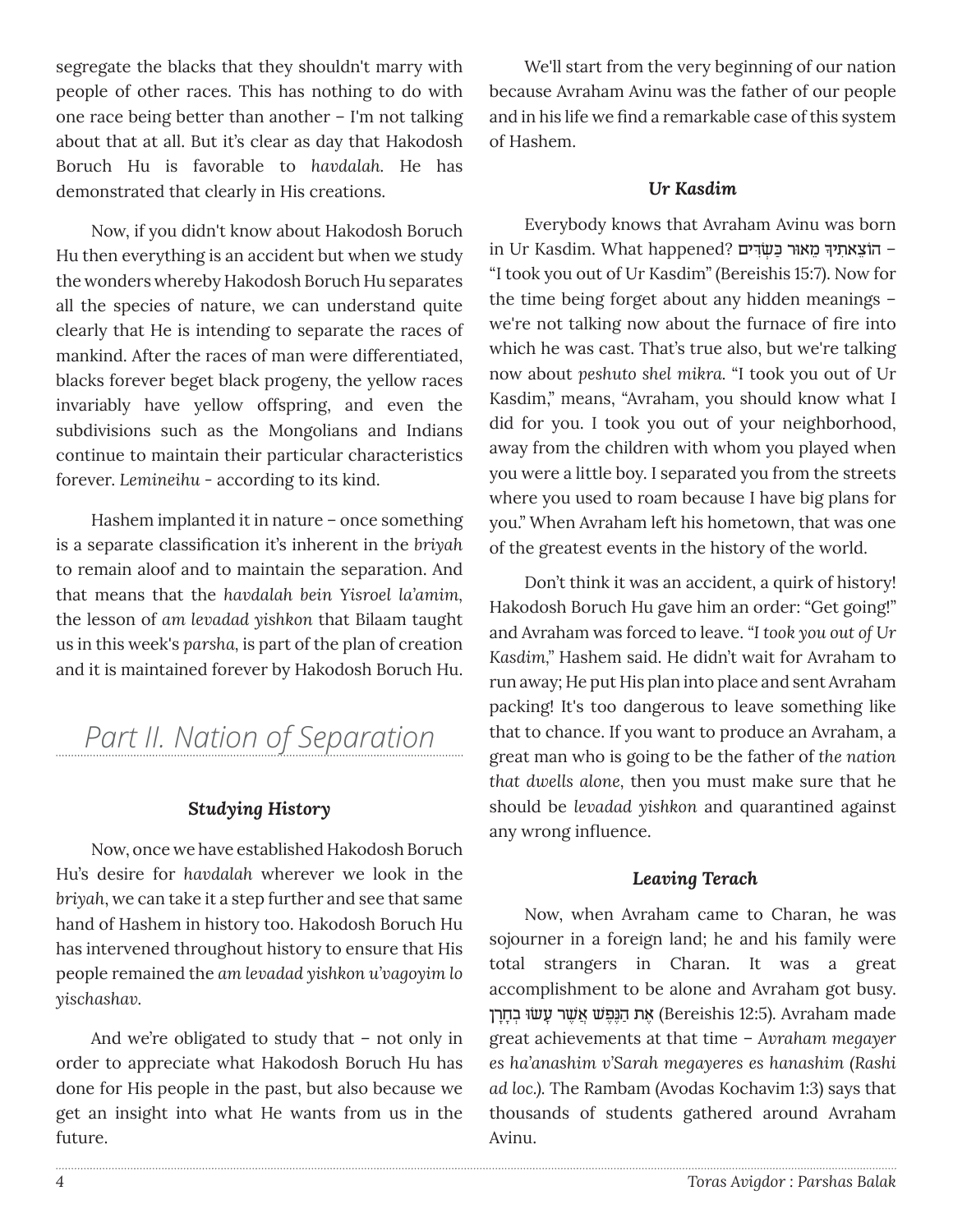But it wasn't enough. Because here in Charan an encumbrance still remained – the environment of his immediate family. And so Hakodosh Boruch Hu told him to keep on going. *Lech lecha,* it's time to move on*.*

And something remarkable happened now. You can call it a *nes.* It was a hidden *nes,* but it was the open hand of Hashem and we should study it. What happened? When Hashem told Avraham to go to forsake Charan and head to *Eretz Cana'an,* his father didn't go along with him! Terach remained behind. ּיָמ˙ ּ∆˙ַרח ¿ּבָחָרן ָוַ !Years later when he died, he was still in Charan (Bereishis 11:32).

Now, that was a very queer thing. Actually, it should have been impossible. Because Avraham couldn't tell his father, "Stay here, don't go with me." After all, his father was the one who took everybody out of Ur Kasdim in the first place (*ibid.* 11:31) רחַ∆˙ּ ח˜ַּ ּ ַוƒי נוֹ .Terach was the initiator. And you have to remember that when they left Ur Kasdim, Terach had already planned to go to Canaan. It says that openly ּי ¿ˆ‡ּו ָל∆ל∆כ˙ ַ ‡¿רָˆה ¿ּכַנַען .(*.ibid*( ≈וַ. Terach had set out originally to go to Eretz Canaan.

# *Developing Arthritis*

And so if Terach's plan had been to go to Eretz Canaan, only that he stopped off in Charan, so when Hakodosh Boruch Hu commanded Avraham to go to Canaan, why shouldn't Terach have continued too? It was his original plan after all! And you can be sure that Terach was a loyal disciple of his son. There's no question that if Avraham was *migayeir geirim,* if he was teaching *Elokus* and belief in Hashem to others, so he taught his father too.

We should have asked this *kasha* ourselves. Why didn't Terach come along with his son to the land of Canaan? How many sons like Avraham did Terach have anyhow? If a man has a great son so surely he is proud of him! And when the son is commanded by a vision from Hashem to go to Eretz Canaan, so Terach should have said, "My son, that was my first plan anyhow. I'm going with you." But no, he didn't go! It's a remarkable instance here. Terach and the family didn't want to budge.

Now why Terach couldn't go, I wouldn't be able to tell you. Maybe Hakodosh Boruch Hu gave him arthritis. Maybe he had good swimming pools and hot baths in Charan. I cannot tell you exactly why he didn't go, but he didn't go! And it was the *yad Hashem.*  A remarkable thing! And don't think I'm manufacturing ideas. It's open *pessukim*.

# *Developing Perfection*

So we begin to see a plan here that Hakodosh Boruch Hu is peeling off others from Avraham in order to create the nation that dwells alone. Avraham could never fulfill his destiny if he had his father with him. Now that may seem hardhearted to many people. After all, it's his father. But what won't Hashem do to create the perfect people?!

And if Avraham's family had come along with him from Charan to Eretz Canaan, he would never have been able to become the father of the Jewish nation. To be among others would have been an obstacle, a barrier too high to climb over, and Avraham would never have developed the perfection required to be the progenitor of the Am Hashem. We wouldn't even know about the name Avraham. I'm sure he would have remained great but without isolation he couldn't have created the isolated nation and his name would be a name that went lost in history.

# *Losing Lot*

There was one of Avraham's family that did go along and that was Lot. Lot was a loyal disciple, a loyal *talmid.* Don't think Lot was a nobody. Lot learned well from his uncle Avraham; he learned very well. Where do you think Lot learned *mesiras nefesh* for *hachnasas orchim?* You remember when Lot was in Sedom and visitors came – and in Sedom it was forbidden to entertain visitors – but Lot was so loyal to Avraham's teachings that he went out in the street publicly and he welcomed the visitors in the street at a danger to his life. So you might say, such a talmid, what's so bad if his nephew would come along? Would a loyal nephew impede Avraham from his career of *levadad yishkon?*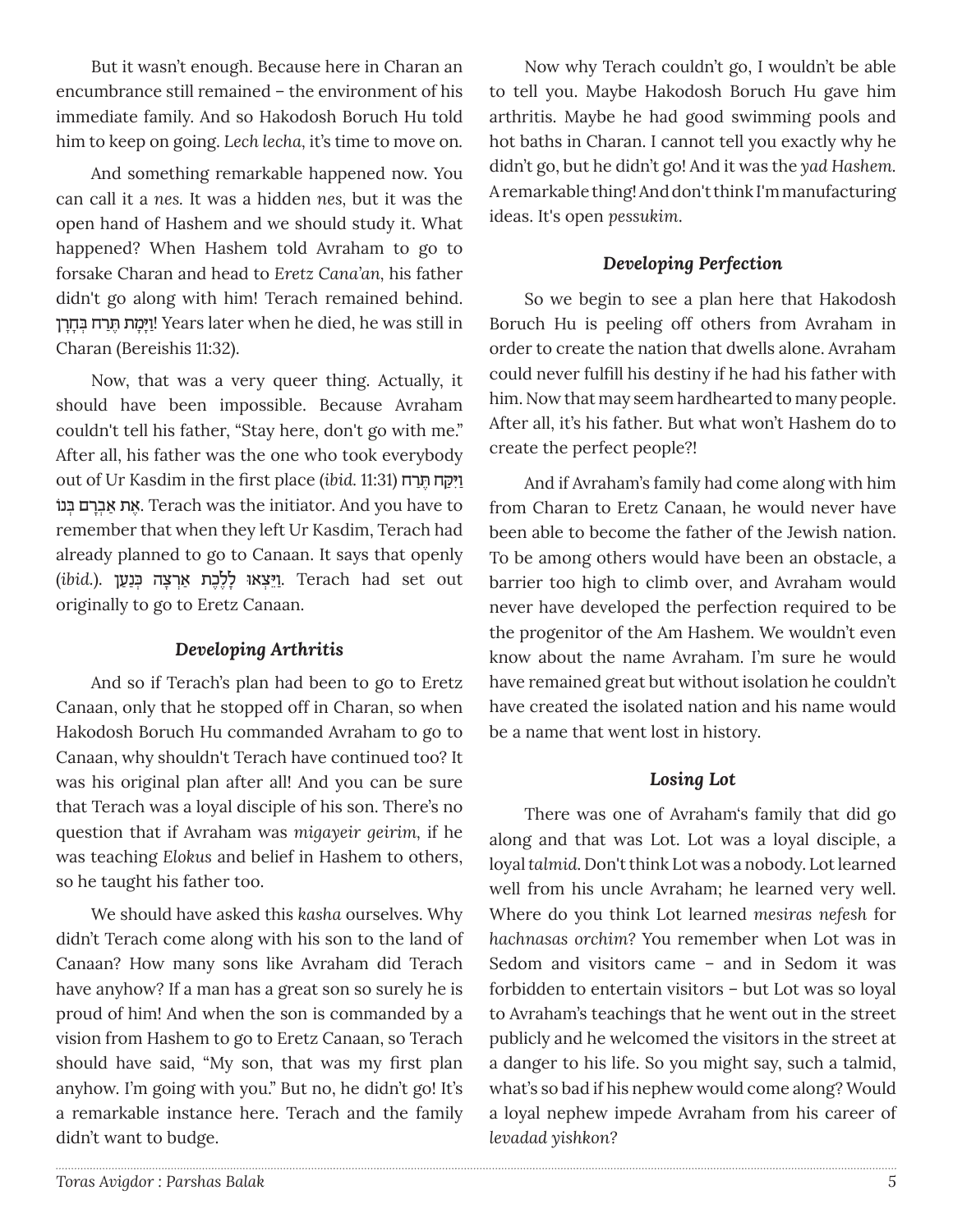And the answer is yes. *Levadad* means *levadad!*  And so Hakodosh Boruch Hu used a strategy. He made Avraham and Lot become very wealthy; they had a big herds of cattle and flocks of sheep and soon Lot felt he was being crowded by Avraham; he wanted more space for his livestock to develop. And there began to develop some friction between the shepherds of Avraham and the shepherds of Lot. You must know that Hakodosh Boruch Hu was the One who was pulling the strings from behind the curtains. He's the One who put into the shepherds' heads to disobey Avraham's orders. Until finally Avraham proposed, ליַעָמ‡ ≈נָ" ר∆פָּהƒ – *Why don't we separate from each other?* 

#### *Unnatural Separation*

And now again a *neis* happened. Lot knew who his uncle was. He was a loyal *talmid* who recognized the greatness of his rebbe. And so Lot should have said, "Separate? Never! I'll fire all my shepherds and give up all of my livestock if they are going to be a cause for dissension. I don't want anything except to be with you." But that's not what he said. A miracle took place and Lot accepted the offer to separate.

Now we take it as a matter of course. An uncle and his nephew had some dissension and they separated. They were partners in a business for many years and finally they broke up – it's quite natural.

Oh no, it's not natural at all. It was *very* unnatural, *very* unusual for Lot to leave Avraham Avinu. So why did Lot agree to separate from his rebbe? What caused him to accept the offer of *hipared na mei'alai?*  It was the *yad Hashem!* There was a plan here! Hakodosh Boruch Hu was building the future of the Am Yisroel, of the *hen am levadad yishkon,* a nation that must dwell alone. And Avraham could never become what he did had he been in close contact with Lot. In order to become great, to become the father of the Am Yisroel, Avraham had to fulfill *levadad yishkon* on the greatest level possible.

### *No Outsiders*

Another interesting thing. I say interesting but it's more than interesting. It's the hand of Hashem. What is it? Avraham had no daughters. Did you ever think about that? You think that was an accident?

For Avraham, a daughter would be an encumbrance because he would have to take a sonin-law. You can't take your own son and marry him to your daughter; Avraham would have to bring in somebody from outside, and Hakodosh Boruch Hu didn't want anybody from the outside. Avraham's nation had to be rescued from any kind of outside influence. It's a remarkable thing to see that, to see how Hakodosh Boruch Hu's plan was *levadad!* It's a very important point that shouldn't be overlooked.

And that's the plan of Hashem forever; it's a plan that goes like a golden thread throughout our history. In order to preserve the integrity of Avraham's ideals, Hakodosh Boruch Hu created the system of *badad,* to be alone.

#### *Forty Years of Isolation*

When we start studying our history, we see that this principle is repeated again and again. Yishmael was sent away. The *bnei hapilagshim* were peeled off from our family too. Hashem also sent Eisav away. And when we went down to Mitzrayim, Yosef was sent ahead to prepare for us, so that we should be able to live separately from the Mitzrim. There was a constant supervision by Hakodosh Boruch Hu over our people and this detail of *am levadad* was most important of all.

And that's why when we came out from Egypt into the *midbar*, Hakodosh Boruch Hu kept us isolated for forty years in the wilderness! Forty years of no contact with any nation! This was Hashem's intention from the very beginning, like it says: "And I led you forty years in the Wilderness… in order that you should know that I am Hashem your G-d" (Dvarim 29:4-5). It was a forty year *kollel* where they learned Torah and Daas Hashem, unencumbered by anything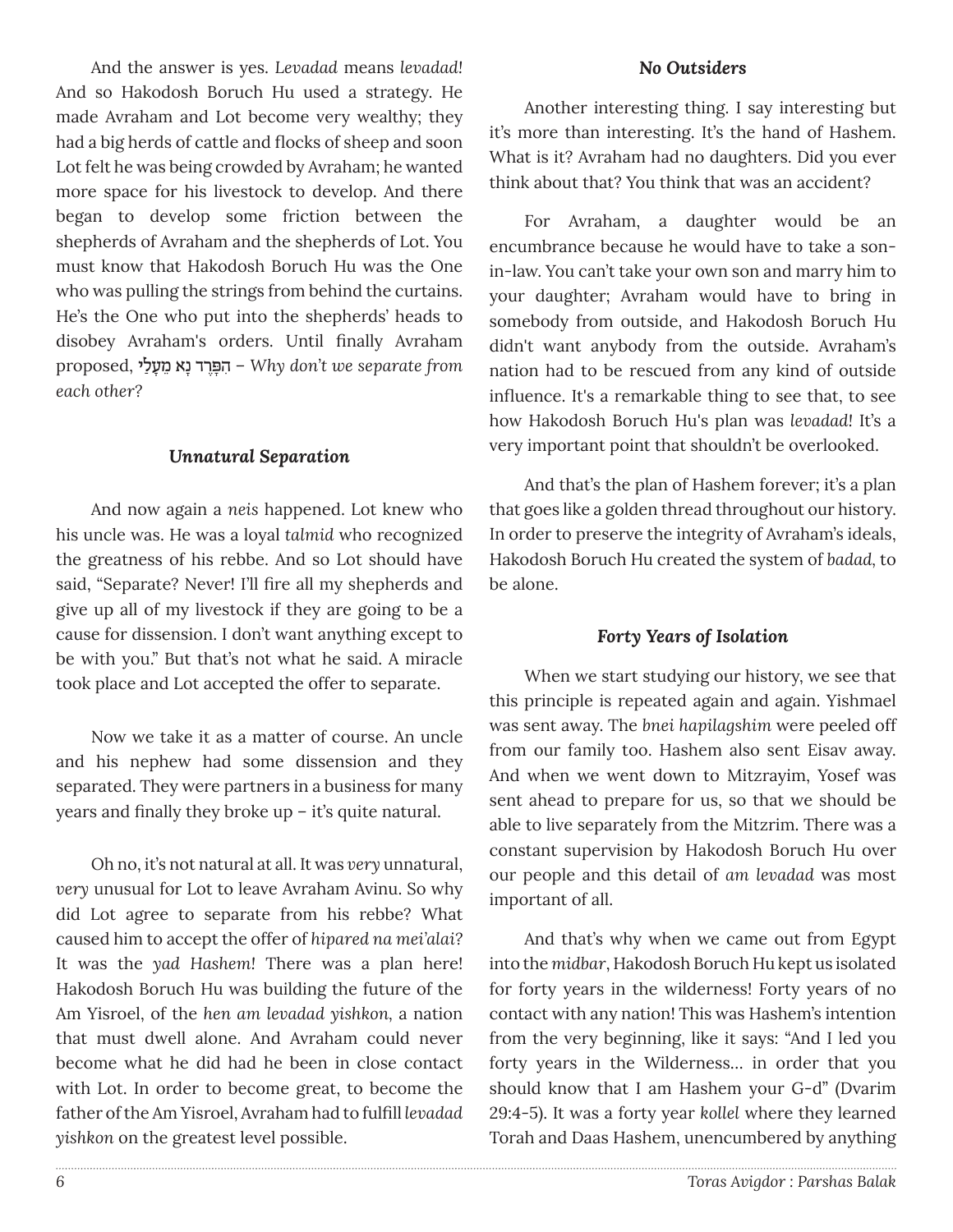else. And that's one of the reasons it was the choicest of all the periods in our subsequent history!

And that's what Bilaam saw. It was the especial plan of Hashem coming to fruition and when he saw our people he was so excited! He was jealous of us! הן∆ כןֹ ּ¿˘ ׁ יƒ ""ָבָל ¿עםָ – *It's the holy nation that dwells alone!* That's Hashem's plan! ב˘ָּׁ חַ ¿˙יƒ ‡ֹל יםƒוֹ'ּ בַוּ – *and they're not counted among the nations.* 

### *A Nation Alone*

And our nation didn't have to hear Bilaam's words to know that's how it was meant to be. They lived *am levadad yishkon.* They breathed it. It was in their bones because they studied the ways of Hashem. And so all of these things became models for them; examples for how to live their national and private lives.

And that's why afterwards, when they came into Eretz Canaan, no Jew ever moved out of the country. It's a remarkable thing. In the years from Yehoshua when they came into the land, down to the times of Chizkiya HaMelech, all the Bnei Yisroel dwelt only in Eretz Yisroel. Nobody dwelled outside.

And no gentiles lived in Eretz Yisroel. When Dovid HaMelech came, no gentiles dwelt at all in Eretz Yisroel unless in the role of slaves. And slaves had to be circumcised. They had to eat kosher and keep Shabbos. And so everybody was a *shoimer Torah* in Eretz Yisroel. Listen to what I'm telling you. That's the truth! There was nobody in Eretz Yisroel except those who were loyal to the Torah. And that was the great fulfillment of what Bilaam said, that we're a nation that dwells alone.

# *Part III. Forced Separation*

# *Erecting The Ghetto Walls*

Of course, once the Am Yisroel went into *golus,*  so now something else was required – if we're scattered among the nations so even more effort is needed to resist the influence of the nations around

us. And so the Architect of our Nation's history invented a new contrivance to make sure we should remain alone and not be counted among the nations.

What did He do? He brought Paul and He brought Mohammed. These two arose and they made on their own, big strong beautiful fences to separate the Jewish nation from the rest of the world.

As soon as Christianity began, we were singled out as the nation that was guilty of the death of their founder. And from then on, the nations put us into ghettos and made decrees against us. Generation after generation, our forefathers lived in their ghettos. They ventured out to do business with the *goyim* but when they came back, the ghetto gate was locked at night. And those locked gates were a salvation for us. We were sheltered away from the gentiles and we were able to become great.

Mohammed too. When he came along, and when Umar came after him, they made many decrees against the Jews. Umar was a great benefactor for us – he put us into ghettos all over in the Oriental lands of the Near East. *Boruch Hashem*! That was the plan of Hashem!

Of course we're not going to say *yasher koach* to the *goyim* for all their decrees against us. They did it not to help us and in the next world they're getting what they deserve. But Hakodosh Boruch Hu is the One who deserves that *yasher koach* from us, because it was His guiding hand pulling the strings from behind the curtain.

# *Anti Semitic Walls*

And that brings us to the important subject of anti-semitism. It's a big question that people ask me all the time. Why is there antisemitism? No matter what, it's always there; sometimes it's more undercover, sometimes less, but it's always bubbling under the surface.

We have to know that there is a fundamental reason why it's happening. If you want a reason for antisemitism don't listen to what the writers tell you. The truth is that it's part of the system of Hashem,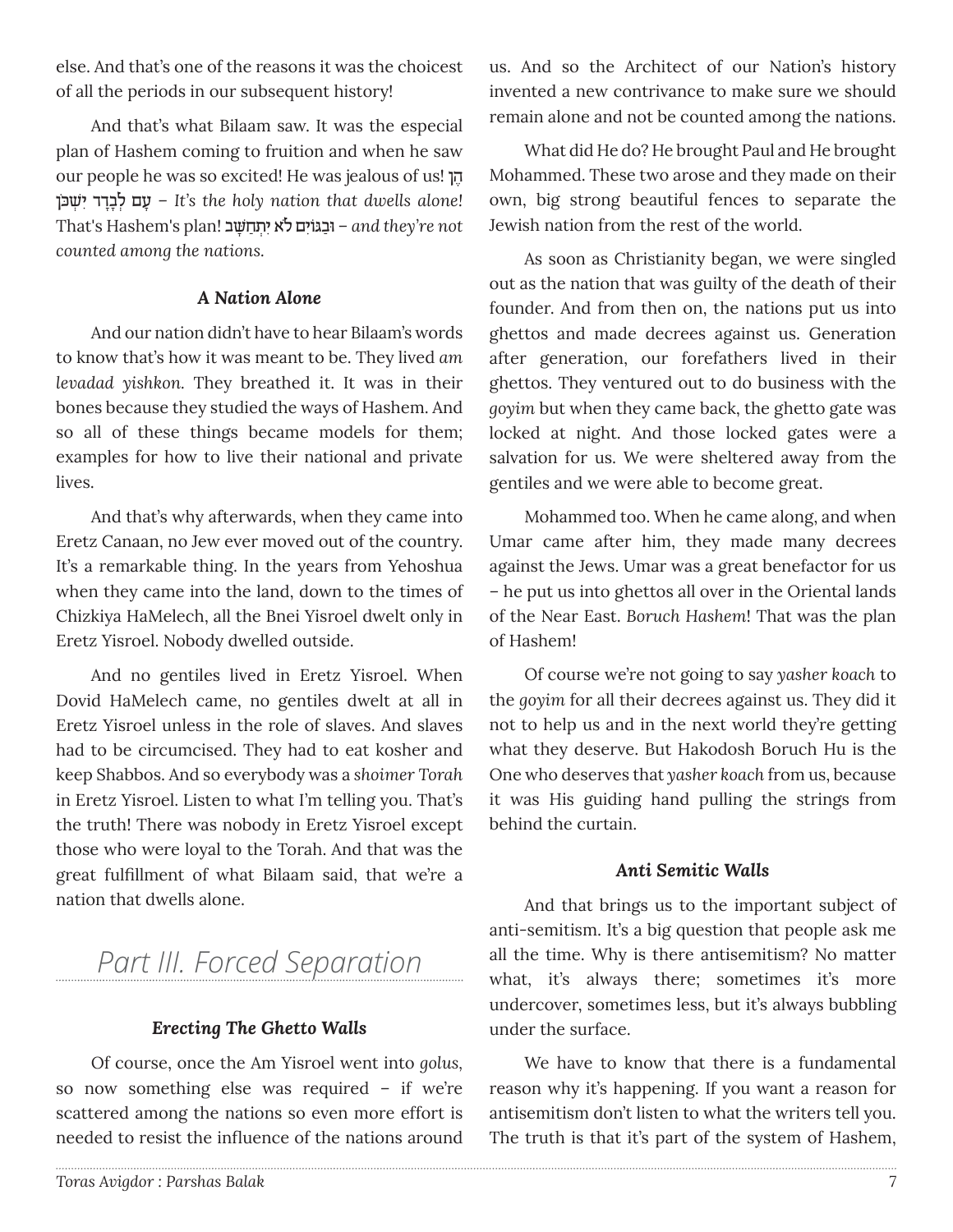the system that was set into place in the lifetime of Avraham Avinu. Like Terach getting arthritis and Lot running away, like the fact that Avraham had no daughters, Hashem's guiding hand is a hand of *havdalah,* of keeping His chosen nation separate.

# *Purposeful Hatred*

It's like the Gemara says in Kiddushin (72b): "*Im raisa shtei mishpachos* – *If you find a that two families are constantly fighting with each other you have to know that* – *shemetz psul yesh b'achas meihem* – *something is wrong with one of the families.* Something is wrong with their lineage, their pedigree, and Hakodosh Boruch Hu doesn't want the good family to be adulterated by intermarriage with the inferior family.

So what do we learn from this? That hatred is sent by Hakodosh Boruch Hu for a purpose. And the function is to cause a wall to be erected where there is danger of overstepping the boundary.

# *Reminded by The Bum*

So let's say tomorrow morning you're walking through the streets and you're in the best of moods; it's a spring day, you're happy, it's Friday too so you have a big paycheck now in your back pocket or in your wallet. And you're thinking about how lucky you are that you live in America! "We hold these truths to be self evident that all men are created equal!" The Constitution says so *bifeirush* – equal rights for everyone! And the *goyim?* You think they're nice people. And it's true; the gentiles can be very nice people. Everything is going well and you have kind intentions to everybody.

But Hashem has other plans. And so as you walk down the street, a bum is sitting on the corner and he calls out, "Jew-boy!" Or he throws a banana peel at you. Suddenly your daydream is not so sweet anymore.

You have to stop and think about that. Don't stop there – he might throw a glass bottle at you if you wait there too long – but when you turn the corner, after you walked a few blocks, you can stop and think: "What's that for? What's the purpose of that?" The purpose is to prevent you from falling in love with him. You might like him; he looks human. He looks like your own cousin maybe. And therefore Hakodosh Boruch Hu said, let him come and remind you about what I told by means of Bilaam, that you're not one of the nations, that "you are the nation that dwells in solitude and you're not counted among the nations."

We don't mix with them. We have nothing to do with them. And their customs are not our customs. If they have televisions we don't; if they go to dances we don't; if they read filthy books and magazines we don't. We have no connection with the *Umos Ha'olam*  and that's the first step of becoming great and achieving our greatest potential as Hashem's chosen people.

# *Anti Semitism and Persecution*

Now suppose, we don't listen. Suppose we hear the words of Bilaam and we don't listen to them. Suppose we read the history of Avraham but we don't see the *yad Hashem.* Suppose we ignore the *yad Hashem* of anti-semitism and forget our function of *am levadad yishkon* and we mingle among the nations and learn from their ways. That's when the antisemitism bubbles over and the persecution begins. Whenever you're about to fall in love with the people of the land you have to know something's going to happen. It won't be a banana peel; this time you're going to get a punch in the nose or a stone in the head. At the very least, they'll break your window.

And that's because there's no such thing as a good *goy* and there's no such thing as a bad *goy*. It's Hakodosh Boruch Hu who is good or *chalilah* bad. And it depends on us – if we keep away from them, they'll all be good. It'll bubble under the surface as a wall to keep us separate but it won't bubble over. But if we try to mingle them, then the best ones will become murderers.

# *Beginnings of The Holocaust*

Like they did in Germany. Germany was a decent country and Hakodosh Boruch Hu could have made it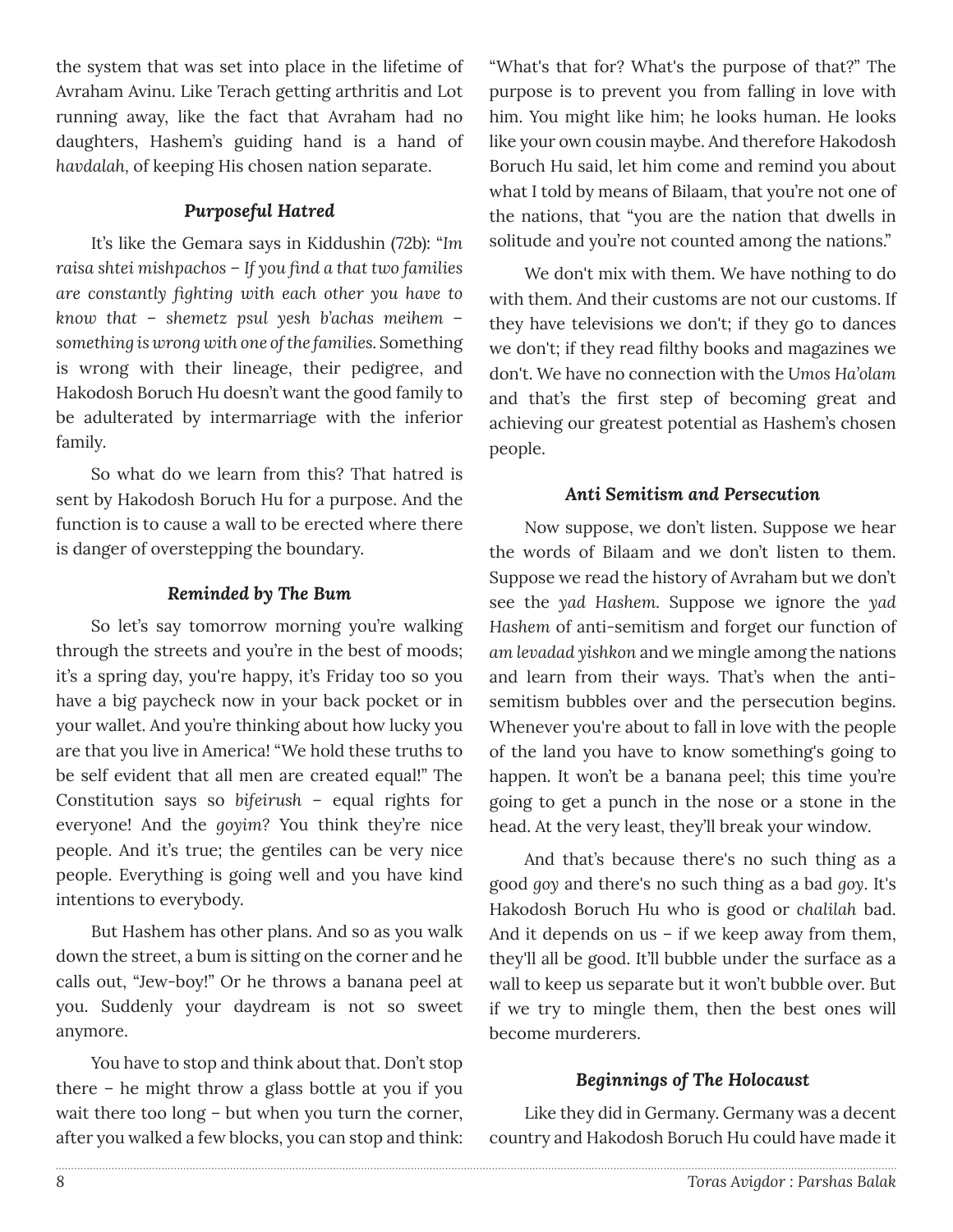remain that way forever. But the Jews didn't let it be. If you had been in Germany before Hitler, you would have seen that the Jews were headed pell-mell towards self destruction; they were getting lost like nobody's business.

So Hakodosh Boruch Hu started building the wall a little higher. He caused Hitler to organize a most effective system. Not the death camps. Not the crematorium. It was a big card index, a huge department of the German state to ferret out Jews who had tried to assimilate into the gentile world. Even if you were only part Jew, you were discovered by this card index system that traced back your lineage generations back. You were listed who you are, your name and address, who your parents and grandparents on both sides were and your wife's parents and grandparents.

And any Jew who was named Hans – Hans is one of the attempts to hide among the gentiles – received a new name now on all his papers; he was Israel Hans. Let's say your family name was Wertful. So Hans Wertful might pass as a good gentile. But Israel Hans Wertful – that's already poor camouflage.

Or a German Jewish woman who chose the name Gretel, a nice German name. But Hitler gave her a new name, Sara Gretel. Oh how uncomfortable that is! Wherever she went, she had to show an identity card. And so the police said, "Sara Gretel. What are you doing riding on the subway? Jews can't ride on the subway. Jews have to walk. Sara Gretel, you're paying a telephone bill? Jews have no right to telephones."

#### *A Divine Madness*

And so the Jews in Germany and in other countries should have seen that a wall is being erected. "Why are they hating us?" Why are they legislating in such ways that are unthinkable for a modern democratic enlightened nation?"

It made no sense at all! And so they should have started thinking, "Maybe Hashem wants us to come back to the Torah principle of *uvagoyim lo yischashav?*" That's what they should have thought but they didn't. They didn't listen to the rabbonim who tried to warn them because they were too in love with Germany.

Ah, they loved Germany so much! I was in Germany in 1938. I had to go to Memel and as I was on the train in Germany, I had to lift up a suitcase of mine, a valise, onto the rack in the train. There was a well dressed tall, polite German and he came over to me and offered to pick up my valise and put it on the rack for me. I was sold to the German nation. They were so nice, so clean. They smelled good and they shaved every day. They had spotless kitchens. You walk through a German town, and the streets were clean; everything was orderly, everything was done precisely, everything was punctual. It was no wonder that the German Jews fell in love with the Germans.

That's why Hitler came. To teach us that we are not citizens of the world, that *u'bagoyim lo yischashav.*  We are the one nation in the world and as soon as we learn that great principle, the better off we'll be.

# *Holocaust Studies*

Unfortunately, it's not being studied. The lesson is being confused by Holocaust specialists and Holocaust seminars and conventions and books on the Holocaust. And all of them are garbage! All of them are full of lies! They're covering the truth up because these people who are holding the Holocaust sessions are the very ones who could cause a Holocaust! They're atheists themselves!

Here, imagine a round-table discussion, a Holocaust session. In the YIVO, the Jewish Yiddisher Visnshaftlekher Institute, they're sitting without yarmulkes, a bunch of old bald heads – most of them don't even eat kosher – and they're studying the causes of the Holocaust. Now what do you expect they'll come up with? So naturally, these people are blind and deaf and dumb. For them, *only* a Hitler could succeed.

# *The Glorious End*

But we don't want to be deaf and dumb. Oh no, we want to learn the easier way, by studying what